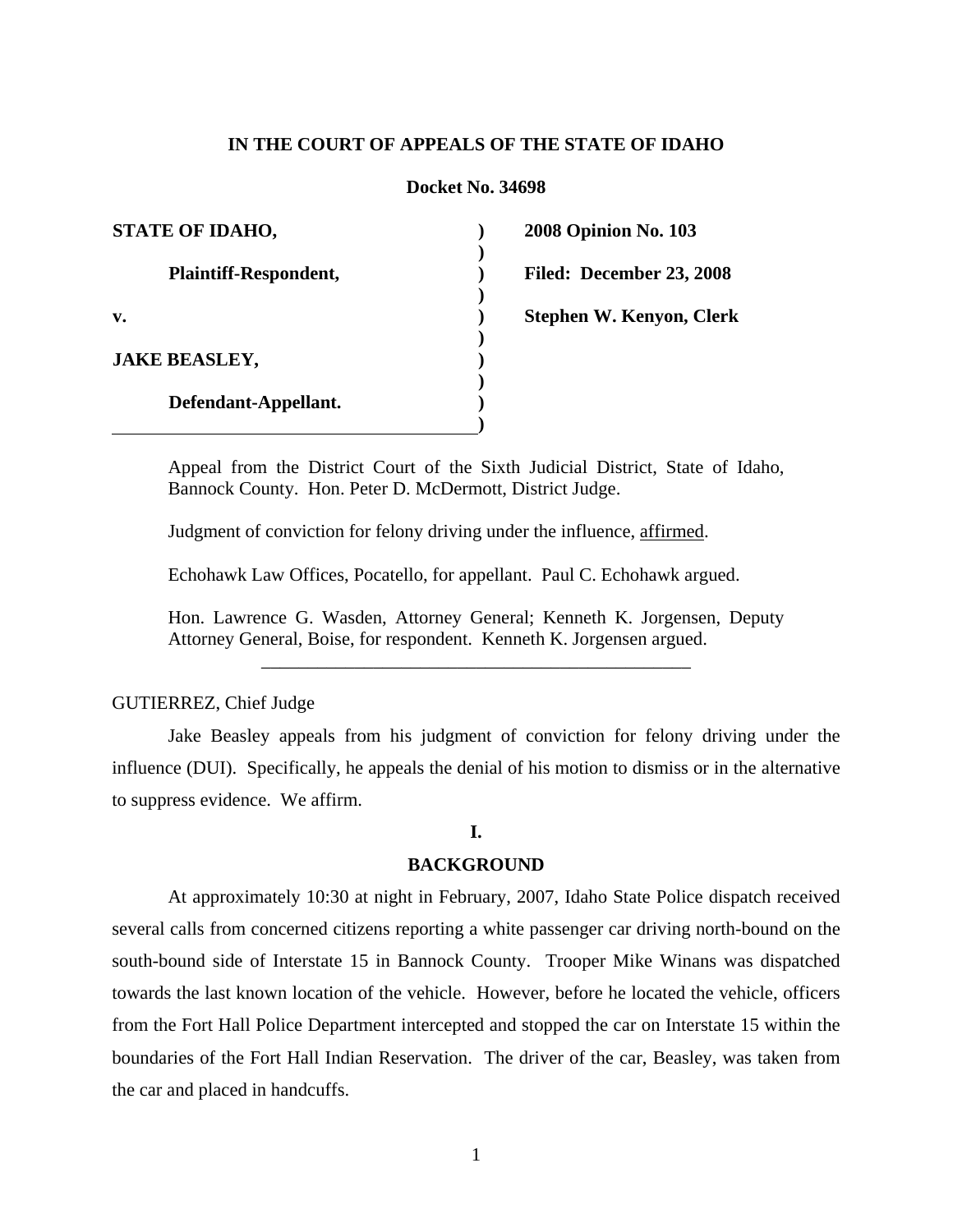When Trooper Winans arrived at the scene of the stop, he noted that Beasley reeked of alcohol, had urinated in his pants and had fresh vomit on him. Beasley's speech was slurred, and he kept repeating that he didn't know what he had done wrong. Trooper Winans and the Fort Hall police officers held a brief discussion about who should take Beasley, after which the tribal handcuffs were removed and Trooper Winans arrested Beasley.

 Beasley was charged with driving under the influence of alcohol and/or drugs, a repeated offense, I.C. §§ 18-8004 and 18-8005(7), a felony. He was also alleged to be a persistent violator, I.C. §19-2514. Prior to trial, Beasley moved for dismissal of the charges, or in the alternative to suppress all evidence obtained from his alleged illegal arrest. Beasley and the prosecutor provided the court with stipulated facts and exhibits for purposes of the motions. Those facts included that Beasley is a certified member of the Shoshone-Bannock tribes, and resides on the Fort Hall Indian Reservation. Accordingly, Beasley asserted that he was illegally arrested by Trooper Winans because his initial arrest occurred on the reservation, by tribal police officers. Since Trooper Winans assumed custody of Beasley without initiating extradition proceedings in tribal court, Beasley asserted that the arrest by Trooper Winans violated his Fourth Amendment rights and interfered with the sovereignty of the Shoshone-Bannock tribes.

 The district court denied Beasley's motions. He thereafter entered a guilty plea to the felony DUI, reserving the right to appeal the denial of his motions, and the state dismissed the persistent violator allegation. This appeal followed.

### **II.**

#### **DISCUSSION**

Beasley moved to dismiss the charges against him pursuant to Idaho Criminal Rule 12(b), asserting a lack of personal jurisdiction in the district court of Bannock County. Personal jurisdiction refers to a court's power to bring a person into its adjudicative process whereas subject matter jurisdiction refers to jurisdiction over the nature of the case and the type of relief sought. *State v. Ambro*, 142 Idaho 77, 79, 123 P.3d 710, 712 (Ct. App. 2005) (citing BLACK'S LAW DICTIONARY 870 (8th ed. 2004)). Thus, without personal jurisdiction, the court has no person to hold accountable and, without subject matter jurisdiction, the court has no alleged crime to hold the person responsible for. *Id.* at 79-80, 123 P.3d at 712-13. Beasley did not challenge the district court's authority to hear a criminal DUI case, but only the court's authority over his person due to the failure to follow tribal extradition procedures. We exercise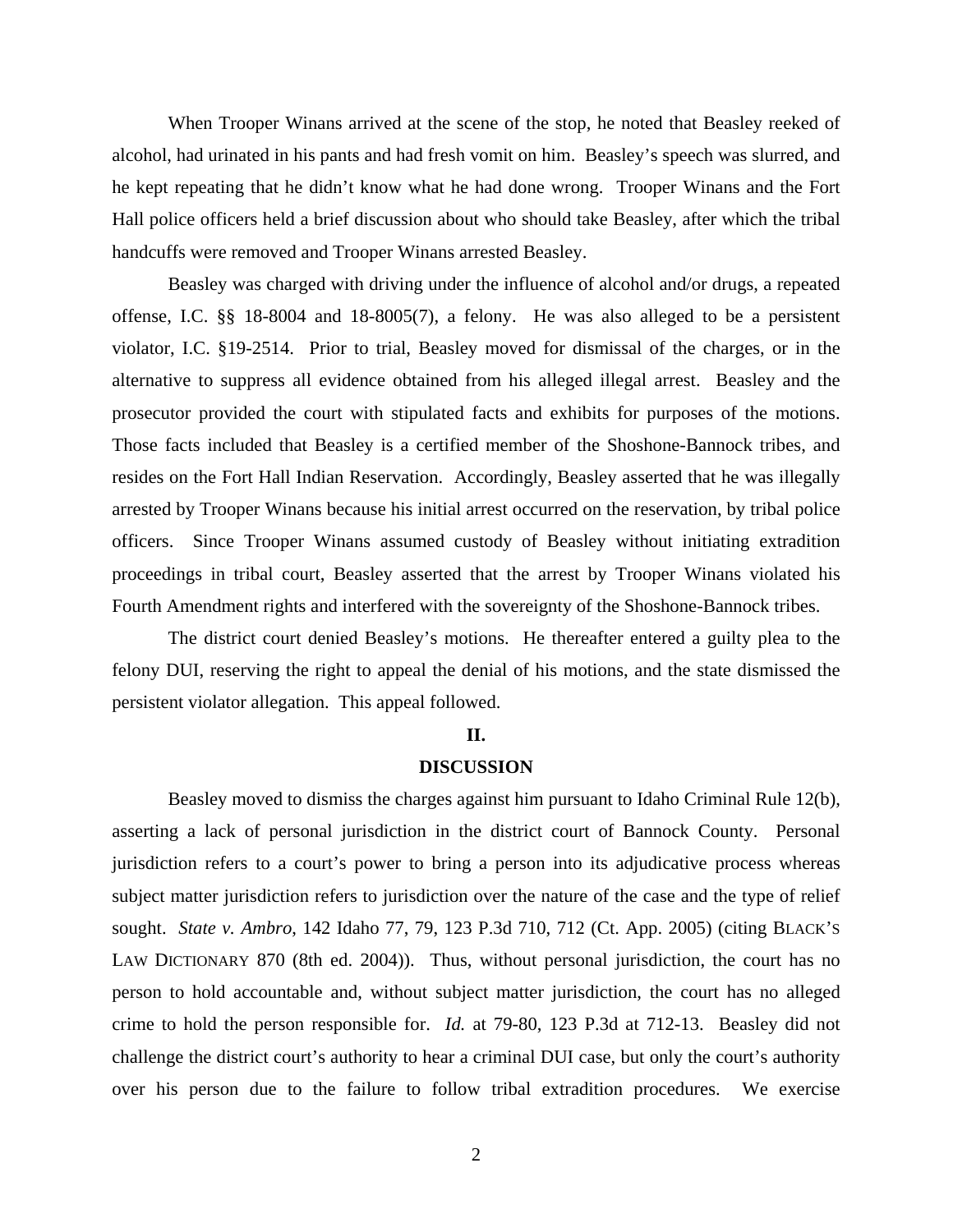independent review over the issue of a lower court's jurisdiction. *State v. Crisman*, 123 Idaho 277, 279, 846 P.2d 928, 930 (Ct. App. 1992); *see also In re Hanson*, 121 Idaho 507, 826 P.2d 468 (1992).

 Criminal jurisdiction over Indians is divided among federal, state, and tribal governments. *State v. Mathews*, 133 Idaho 300, 310, 986 P.2d 323, 333 (1999). Whether one or more of these sovereigns possess criminal jurisdiction in a particular instance depends upon the type of offense committed, where the offense was committed, and whether either the perpetrator or the victim is Indian. *Id.* Although criminal matters within the boundaries of an Indian reservation are generally within the exclusive jurisdiction of the tribal courts, Congress has the power to define the nature of federal, state, and tribal criminal jurisdiction within Indian Country. *Id.* at 311, 986 P.2d at 334. In 1953, the United States Congress enacted Public Law 280, which permitted states to assume jurisdiction over Indian affairs by affirmative legislative action. *See* Public Law No. 280, § 7, 67 Stat. 588 (1953). In 1963, pursuant to Public Law 280, the State of Idaho enacted I.C. § 67-5101 which states:

The state of Idaho, in accordance with [Public Law 280] hereby assumes and accepts jurisdiction for the civil and criminal enforcement of state laws and regulations concerning the following matters and purposes arising in Indian country located within this state, as Indian country is defined by title 18, United States Code 1151, and obligates and binds this state to the assumption thereof:

A. Compulsory school attendance

- B. Juvenile delinquency and youth rehabilitation
- C. Dependent, neglected and abused children
- D. Insanities and mental illness
- E. Public assistance
- F. Domestic relations

*G. Operation and management of motor vehicles upon highways and roads maintained by the county or state, or political subdivisions thereof.* 

(Emphasis added). Public Law 280 was later repealed by the Civil Rights Act of 1968 and replaced by 25 U.S.C. § 1321, which requires the prior consent of an Indian tribe to create additional state jurisdiction. *Mathews*, 133 Idaho at 311, 986 P.2d at 334*.* However, the limiting language of section 1321 does not limit Idaho's jurisdiction to enforce its motor vehicle laws upon Indian reservations because that jurisdiction had been granted and assumed prior to enactment of section 1321. *State v. McCormack*, 117 Idaho 1009, 1013, 793 P.2d 682, 686 (1990). Therefore, the State of Idaho has authority to enforce the motor vehicle laws of this state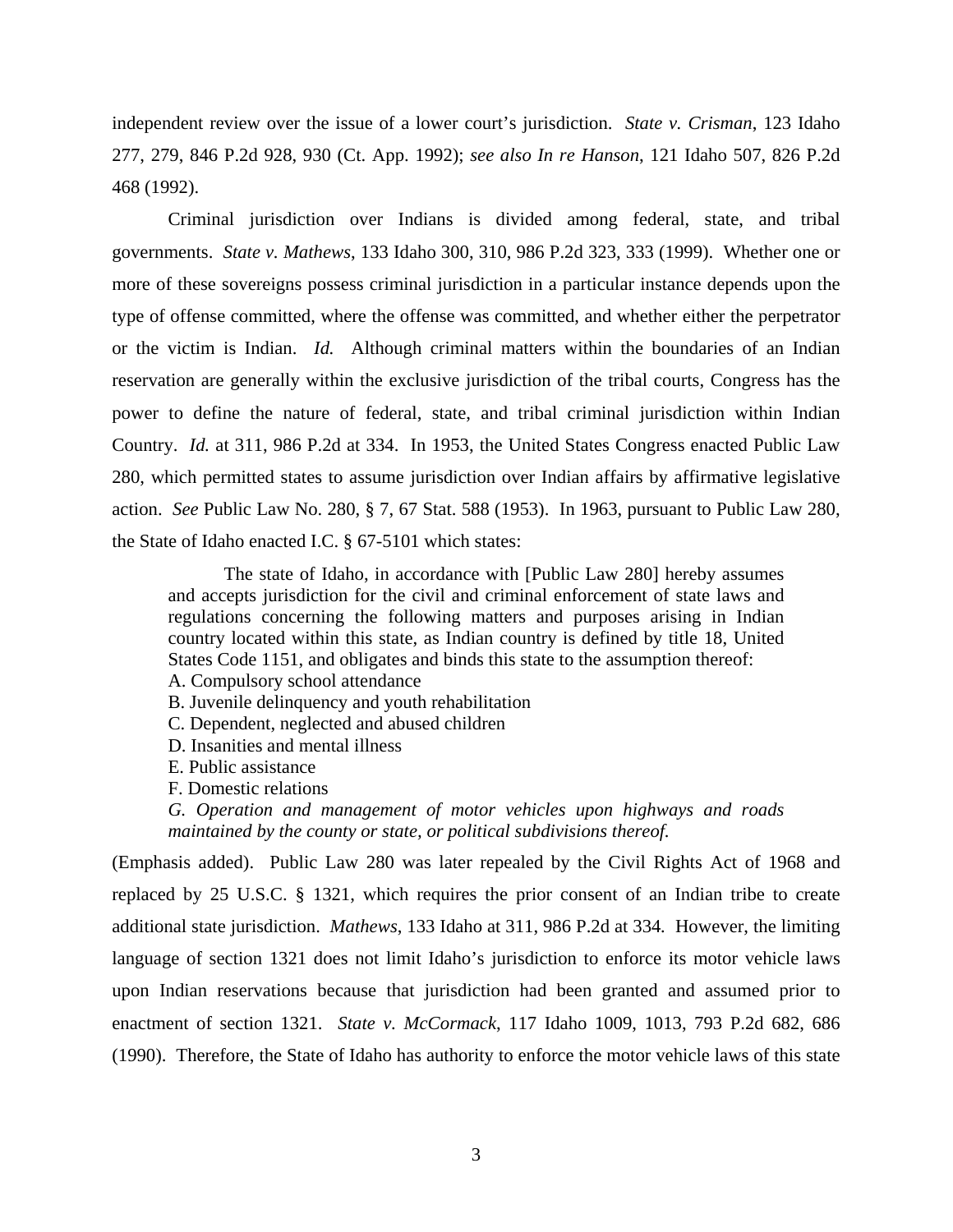in Indian Country pursuant to the consent provided in Public Law 280 and as implemented by the Idaho Legislature in I.C. § 67-5101. *Id.* at 1014, 793 P.2d at 687.

Beasley asserts that his arrest by Trooper Winans was illegal because extradition procedures were not followed, and therefore the district court had no jurisdiction over him. In support thereof, Beasley cites to *Benally v. Marcum*, 553 P.2d 1270 (N.M. 1976). There the New Mexico Supreme Court concluded that where extradition proceedings were not instituted following arrest by City Police within the reservation, the arrest violated Navajo tribal sovereignty, was illegal and therefore, the state court lacked jurisdiction over Benally, an enrolled member of the Navajo tribe.

The Shoshone-Bannock tribal code, Chapter XX Rules of Criminal Procedure, provides:

Section 9 - Extradition. Whenever the Chief Judge of the Shoshone-Bannock Tribal Court is informed and believes that an Indian has committed a crime outside of Indian Country and is present on the Fort Hall Indian Reservation using it as an asylum from prosecution by Federal, State or Tribal authorities off the reservation, the Chief Judge may order any Shoshone-Bannock Tribal Police Officer to apprehend such Indian and deliver him or her to the proper Federal, State or Tribal authorities after an appropriate hearing in Tribal Court, if such a hearing is requested by the subject in custody.

Section 9.1 - Extradition Hearing. If any Indian is detained pursuant to Section 9 of this Chapter, and he or she demands a hearing, a hearing will be scheduled as soon as possible. At this hearing, if it appears to the Judge that there is no [sic] probable cause to believe that the Indian in custody will not receive a fair and impartial trial in the off-reservation court, the Judge shall order that the Indian be released from custody.

Section 9.2 - Proof Required Before Extradition Proceedings Commenced. No demand for extradition shall be recognized by the Tribal Court, nor shall any hearing for extradition be scheduled, until the Court shall receive such demand in writing and accompanied by certified copies of the indictment, information or complaint together with a certified copy of the warrant issued.

Although it is true that the extradition provision provides the proper method for the state to obtain custody of a tribal member on the reservation, for a crime committed off the reservation, Beasley was not exclusively within tribal jurisdiction when he was arrested by Trooper Winans. Although Beasley was within the reservation boundaries, he was within a portion of the reservation over which the state exercises concurrent jurisdiction with the tribal police. I.C. § 67-5101(G). His location on Interstate 15 placed him within Trooper Winans's authorized jurisdiction. Extradition is necessary only when a person has left the jurisdiction where the crime occurred, so that the initial jurisdiction has no personal jurisdiction over him in